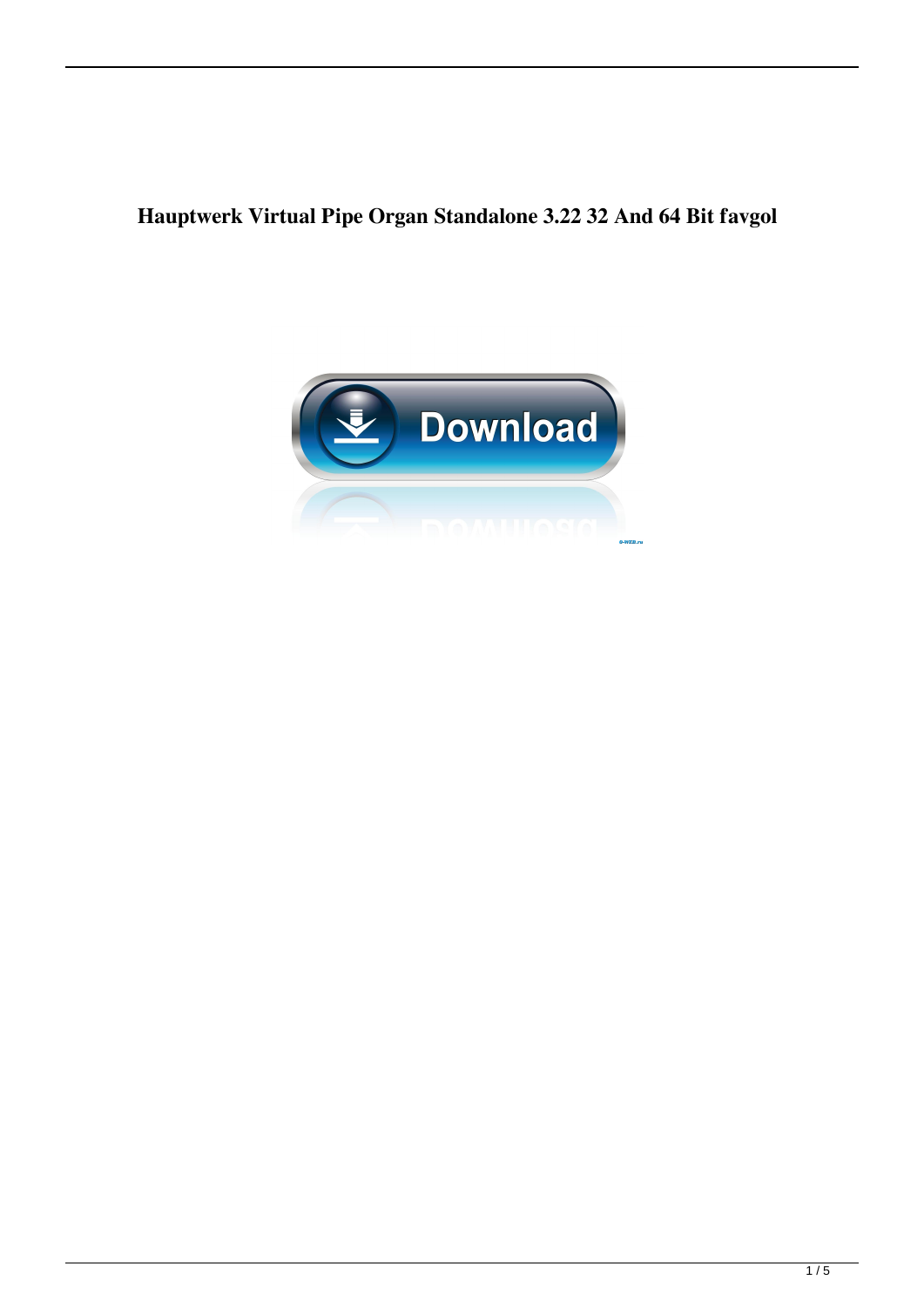Hauptwerk Virtual Pipe Organ Standalone 3.22 32 And 64 Bit. Hauptwerk Virtual Pipe Organ Standalone 3.22 32 And 64 Bit. Hauptwerk Virtual Pipe Organ Standalone 3.22 32 And 64 Bit. Hauptwerk Virtual Pipe Organ Standalone 3.22 32 And 64 Bit. Hauptwerk Virtual Pipe Organ Standalone 3.22 32 And 64 Bit. Hauptwerk Virtual Pipe Organ Standalone 3.22 32 And 64 Bit. Hauptwerk Virtual Pipe Organ Standalone 3.22 32 And 64 Bit. Hauptwerk Virtual Pipe Organ Standalone 3.22 32 And 64 Bit. Hauptwerk Virtual Pipe Organ Standalone 3.22 32 And 64 Bit. Hauptwerk Virtual Pipe Organ Standalone 3.22 32 And 64 Bit. Hauptwerk Virtual Pipe Organ Standalone 3.22 32 And 64 Bit. Hauptwerk Virtual Pipe Organ Standalone 3.22 32 And 64 Bit. Hauptwerk Virtual Pipe Organ Standalone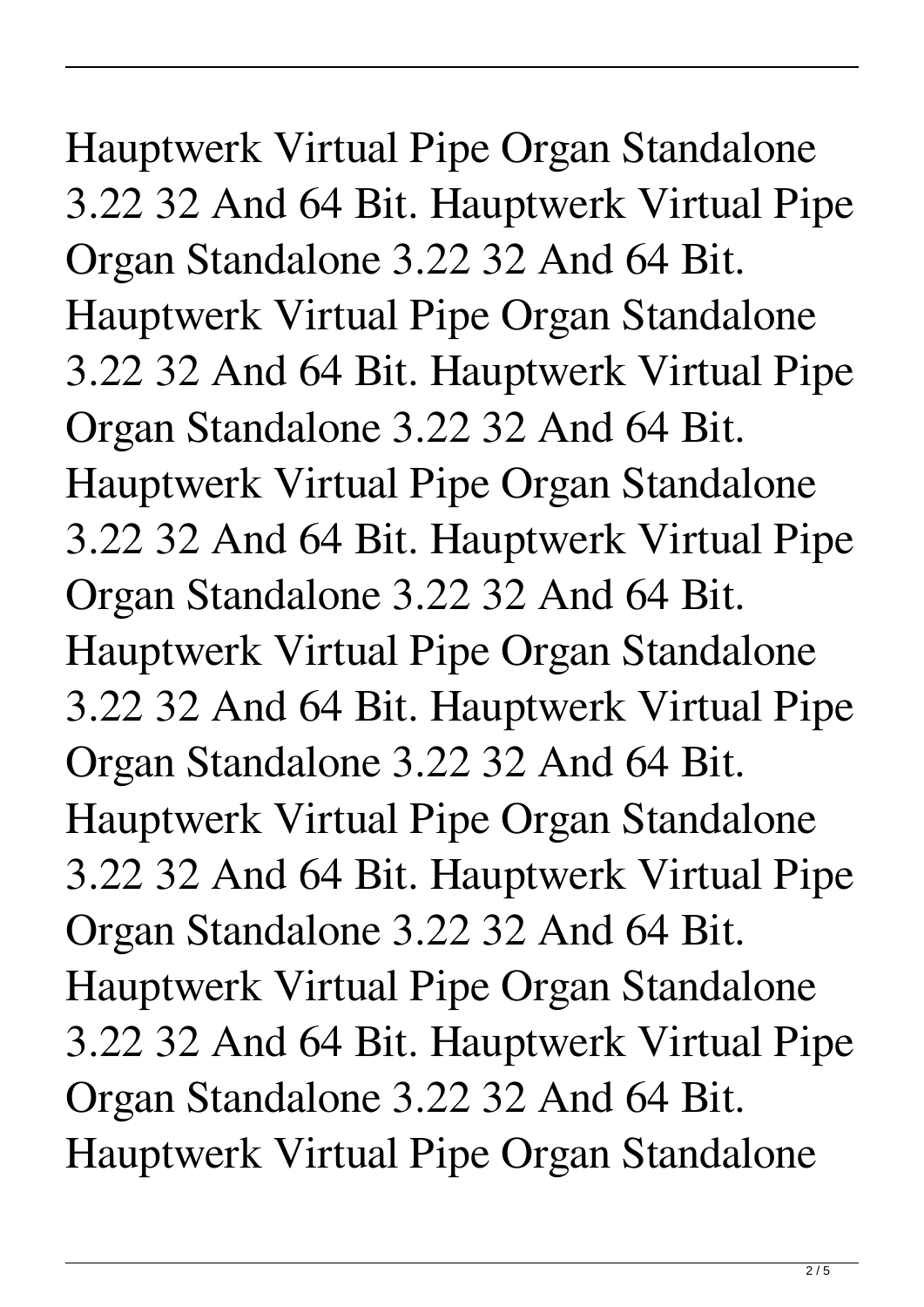3.22 32 And 64 Bit. Hauptwerk Virtual Pipe Organ Standalone 3.22 32 And 64 Bit. Hauptwerk Virtual Pipe Organ Standalone 3.22 32 And 64 Bit. Hauptwerk Virtual Pipe Organ Standalone 3.22 32 And 64 Bit. Hauptwerk Virtual Pipe Organ Standalone 3.22 32 And 64 Bit. Hauptwerk Virtual Pipe Organ Standalone 3.22 32 And 64 Bit. Hauptwerk Virtual Pipe Organ Standalone 3.22 32 And 64 Bit. Hauptwerk Virtual Pipe Organ Standalone 3.22 32 And 64 Bit. Hauptwerk Virtual Pipe Organ Standalone 3.22 32 And 64 Bit. Hauptwerk Virtual Pipe Organ Standalone 3.22 32 And 64 Bit. Hauptwerk Virtual Pipe Organ Standalone 3.22 32 And 64 Bit. Hauptwerk Virtual Pipe Organ Standalone 3.22 32 And 64 Bit. Hauptwerk Virtual Pipe Organ Standalone 3.22 32 And 64 Bit. Hauptwerk Virtual Pipe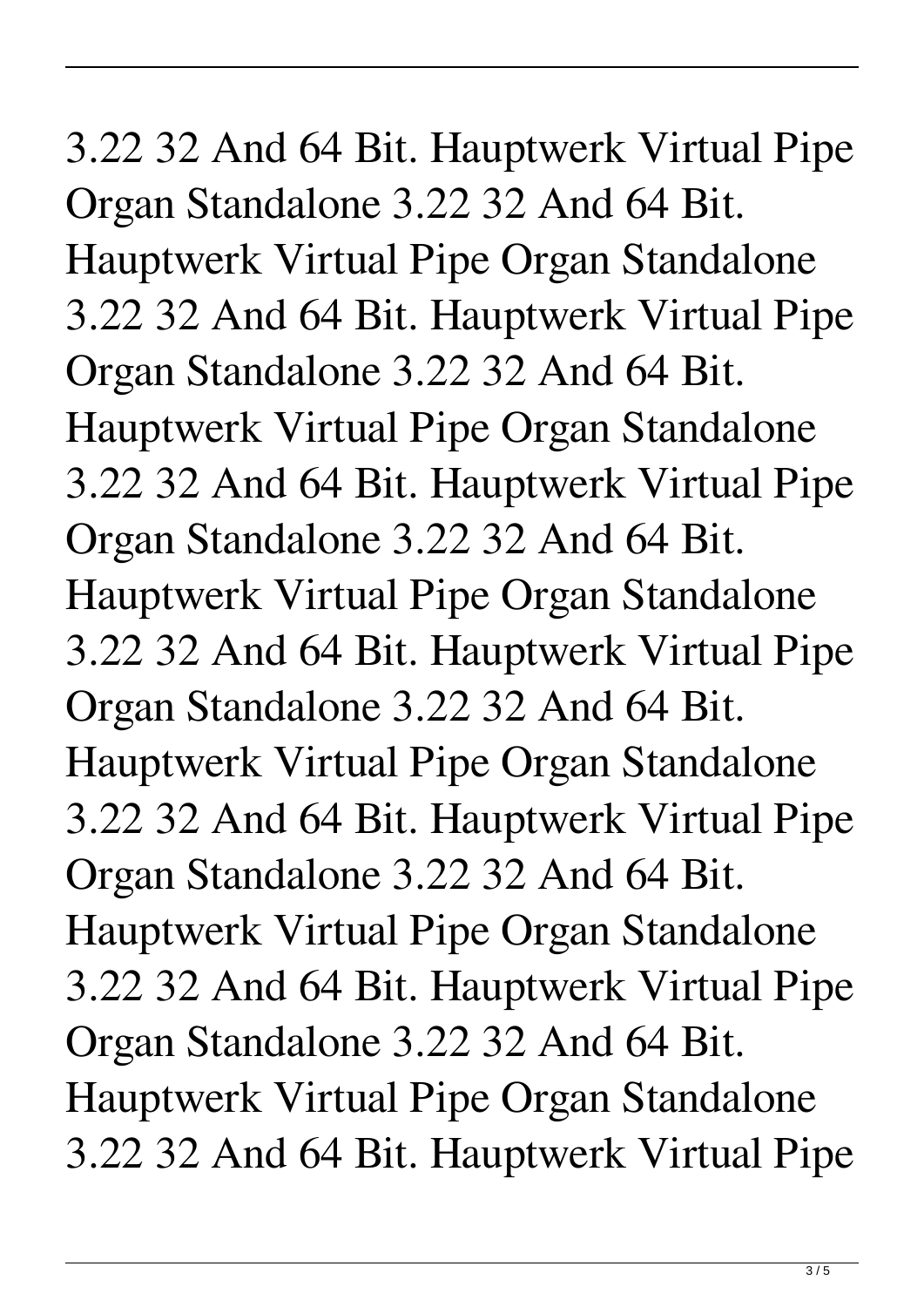Organ Standalone 3.22 32 And 64 Bit. Hauptwerk Virtual Pipe Organ Standalone 3.22 32 And 64 Bit. Hauptwerk Virtual Pipe Organ Standalone 3.22 32 And 64 Bit. Hauptwerk Virtual Pipe Organ Standalone 3.22 32 And 64 Bit. Hauptwerk Virtual Pipe Organ Standalone 3.22 32 And 64 Bit. Haupt

April 21, 2011 - Tuesday, April 19, version 4.0.0 of Hauptwerk is ready! ... 1.9.8 for windows 32 & 64-bit OS and convolution reverb as standalone ... 1.9.10 for windows 32 & 64-bit OS and reverb as ... 1.9.11 for windows 32 & 64 bit OS and reverbs like... 1.9.12 for Windows 7 32 & 64 bit OS and reverbs like 20 Apr. 2019 At the same time, if the version of windows is 32bit, then the version of the program is 1.9.11 and higher.